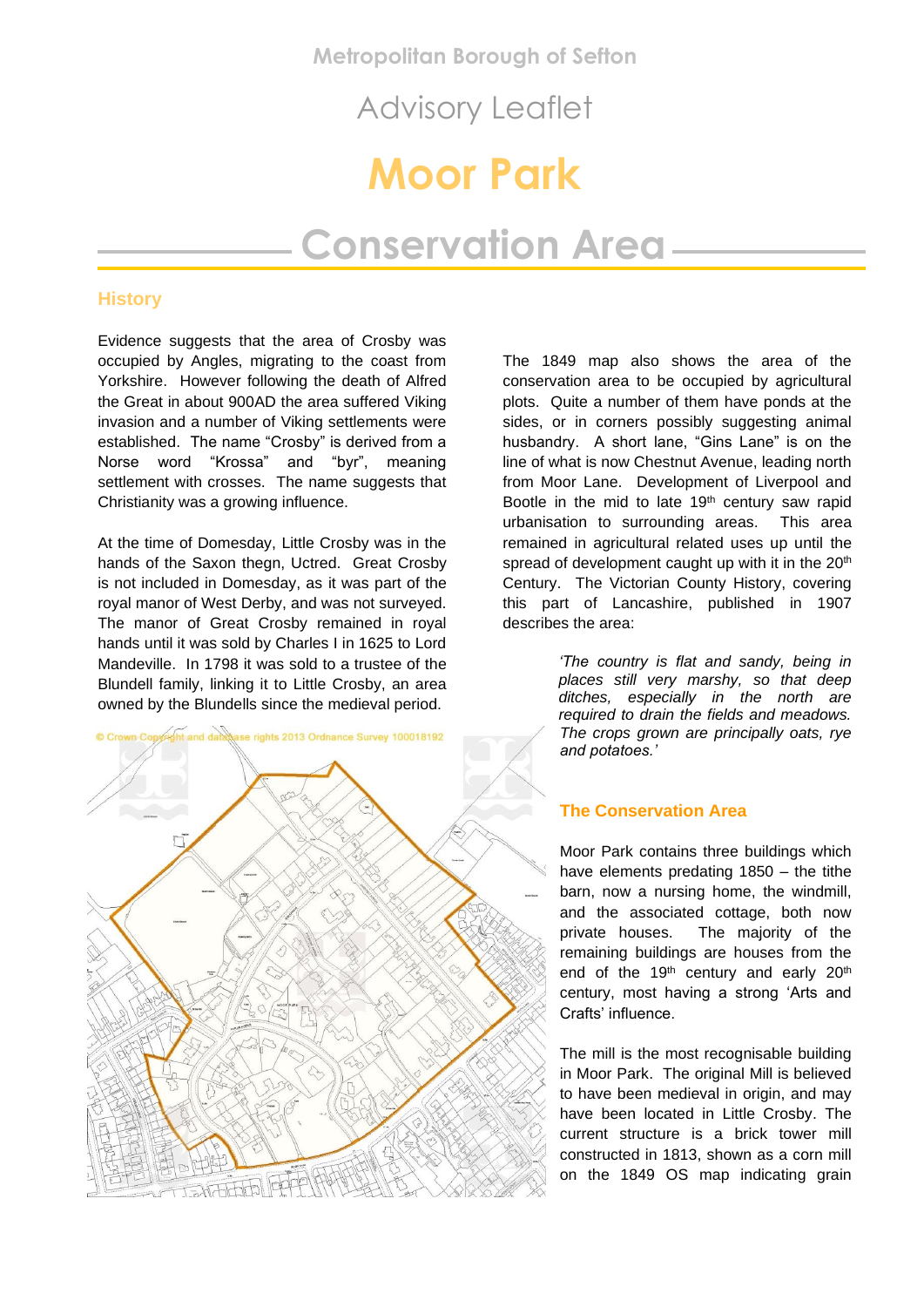growing in the area. The Mill was probably relocated to Moor Lane for commercial reasons and for ease of transport, being nearer to a main thoroughfare.

A tithebarn or 'tythe barn' was used to store 'tithes' often agricultural goods given as taxes to the church. It is not clear what of the earlier structure remains. The building has had various uses and has been much extended and altered.

The land for the whole of the Moor Park estate was purchased in the mid 1890s for the sum of £4680 by Mr. Joseph B Colton, a land agent and diamond merchant, who aimed to develop the area.

From around the mid-to-late  $19<sup>th</sup>$  century the enlightened views and practices of philanthropists such as the Lever brothers at Port Sunlight together with the later pioneers of the Garden City Movement began to have a profound effect on housing developments. At the same time the style of the Arts and Crafts movement began to influence form and design. The layout of the Moor Park estate, with its loose informal arrangement, large plots and the individual architectural designs of the houses are clearly influenced by these movements.

The covenants imposed on the houses were designed to ensure that the developments were regulated both at the time of construction, but also into the future. The covenants included restrictions on subdivision of plots, regulated the planting of trees and hedges and the building materials used.

The area's character remains very much defined by the impact of the original covenants. The arcadian layout and Edwardian buildings is complemented by the 'greenness' of the area. The trees which line the avenues and the hedges combine to create the impression of the rural idyll.

The proposal for designation of Moor Park as a Conservation Area was presented to Sefton Council in June 1987 following representations from the Moor Park Property Owners Association. The Association were concerned that the character of the area should be preserved and enhanced, especially following a number of the original conditions imposed by the developer being breached. For example a number of the individual plots had been subdivided and new infill development had taken place. Moor Park



Conservation Area was officially designated by Sefton Metropolitan Borough Council in July 1987. As part of the conservation area appraisal, the boundaries of the conservation area were altered in March 2008. The appraisal also recommended the use of an Article 4 direction, which was brought into force in January 2010.

## **Additional Planning Powers**

Whilst Sefton Council recognises that for Conservation Areas to remain responsive to a changing society, changes must and will occur. Through the planning system the Council undertakes to ensure that changes preserve or enhance the area, do not result in the loss of character and that any harm is balanced against wider public benefits.

Conservation Area status means that the Council possesses increased abilities to safeguard against some changes. These are special planning controls which relate to specific works which would normally be considered 'permitted development', i.e. works which would not ordinarily require planning consent. Within the Conservation Area the following additional planning powers apply:-

## *Under the Article 4(2) Direction, where alterations would front a highway or open space most development will require planning permission.*

## *If a building is a Listed Building additional special controls will also apply.*

- Any proposal involving the demolition of any building, wall or other structure within the Conservation Area (with minor exceptions) will require 'Conservation Area Consent'.
- Anyone wishing to cut down, top, lop or uproot a tree with a stem diameter of 75mm or greater measured at 1.5m above ground level must give the Local Planning Authority six weeks written notice of their intention to do so (a "Section 211 notice" under the Town and Country Planning Act 1990) subject to specific exemptions. Within this time the Authority may grant consent for the proposed work, or they may consider making a Tree Preservation Order. It is an offence to carry out tree works without permission.
- There are greater restrictions over 'permitted development' rights for the alteration and enlargement of dwellinghouses, and on the provision, alteration or improvement of outbuildings within their curtilage.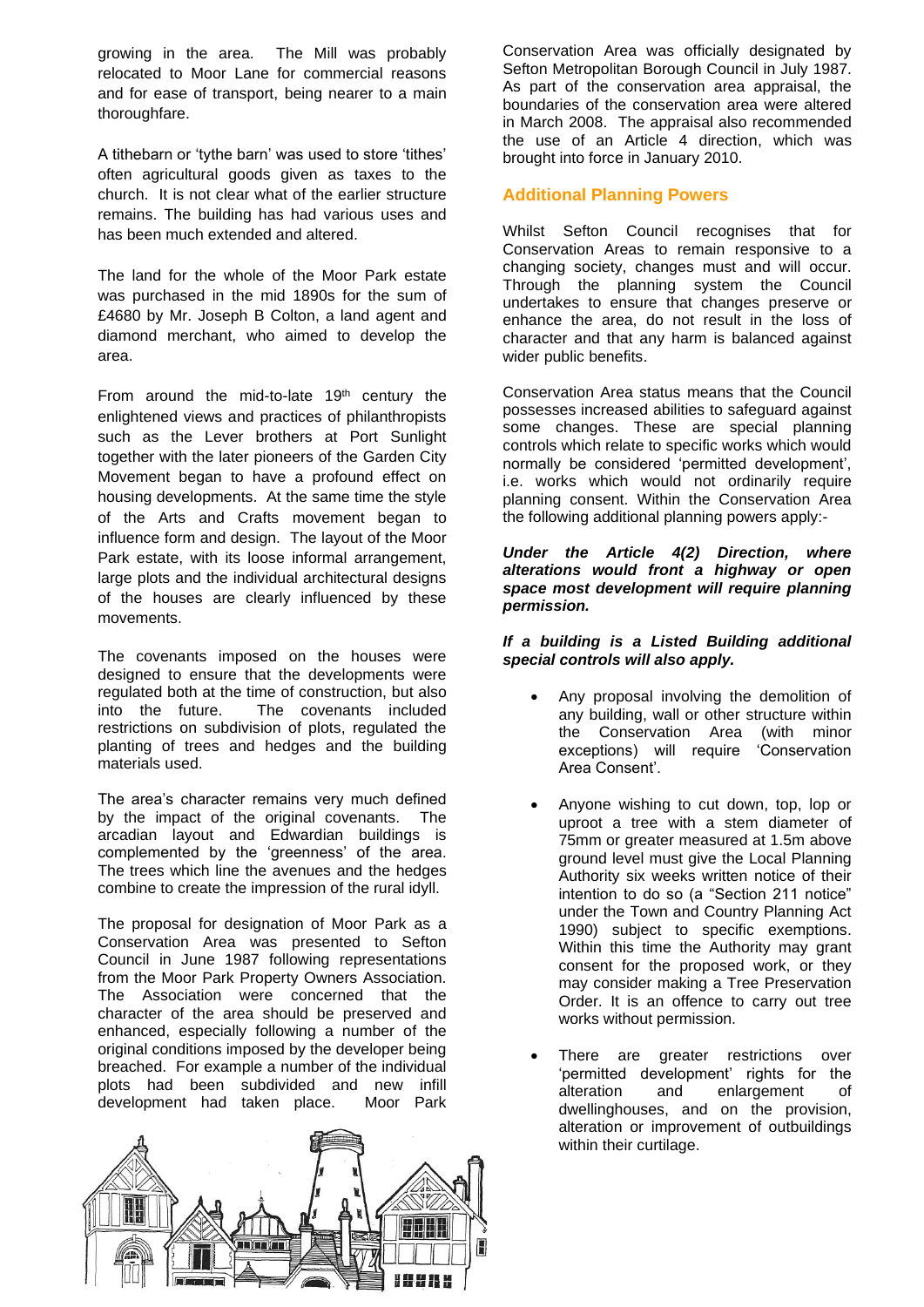- Dormer windows will require planning permission, and in some cases, other changes to roofs and chimneys may require planning permission.
- The cladding of any part of external walls in stone, artificial stone, pebble dash, render, timber, plastic would require planning permission. Painting would require permission if the part had not been previously painted and would front a highway or open space.
- Micro-generation (e.g. wind turbines/solar panels) installations will require planning permission in some cases.

For up to date advice on what needs planning permission go to [www.planningportal.gov.uk](http://www.planningportal.gov.uk/) In determining applications for the development of land and alterations or extensions to buildings within the Moor Park Conservation Area the Council will pay special regard to:-

- The design and detail of extensions and alterations to existing buildings, which will be expected to be in sympathy with the architectural and historic character of the building as a whole and to the layout of the conservation area.
- The retention, replacement and restoration of historical details and features of the buildings and their gardens including hedges.
- The detailed design of any new building (including form, massing, scale and materials) and its integration with its surroundings and the special architectural and visual qualities of the conservation area.
- The retention and preservation of trees and the provision of further appropriate landscaping.
- The retention and enhancement of views into and out of the area, vistas within the area and the general character and appearance of the street scene and roofscape.

## **Guidance Notes for planning applications and use of materials:**

## **Pre-Application Advice**

You can request advice from the planning department prior to submitting a formal application. In some cases we make a charge for this service. Forms are available on the Council's website.

## **Planning Applications**

A Heritage Statement will be needed to support your planning application, this should include an explanation of what the significance of the property is, and what impact the proposals have on that significance.

Outline applications will not usually be considered.

## **Demolition**

The demolition or redevelopment of any building of individual or group value will not be permitted unless the Local Planning Authority is satisfied that the building cannot be used for any suitable purpose and it is not important enough to merit the costs involved in its preservation. Any consent to demolish would normally be conditional on the building not being demolished before a contract is made to carry out redevelopment. This redevelopment must be of a high standard of design.

## **New development on vacant sites**

Any new development should be conceived with the original layout, architectural character and scale of the area in mind. Early discussions with the Planning Department are advised prior to any design work being commenced. The services of a qualified architect are strongly recommended.

## **Conversion of existing buildings**

Where planning permission to convert buildings into new uses is sought, the new use and internal layout of the building should be carefully considered. Particular attention will be paid to the appropriateness of the new use, the building's external appearance, use of materials and the layout of gardens

Every effort should be made to minimise external alterations, such as new windows (including dormer windows). Where external changes are required these must be architecturally sympathetic and preferably on a non-prominent elevation. Alterations or extensions should use carefully chosen materials that match/complement the building. Again, the services of a qualified architect are strongly recommended.

## **External alterations to existing buildings including extensions**

The following provides advice for some common alterations and extensions to buildings:

## **Windows and Dormers**

Traditional windows and detailing need to be retained, renovated or if necessary, or replaced to match the original design. Additional windows should be restricted to the non-prominent elevations and also match existing designs. Imitation leaded lights, aluminium and UPVC